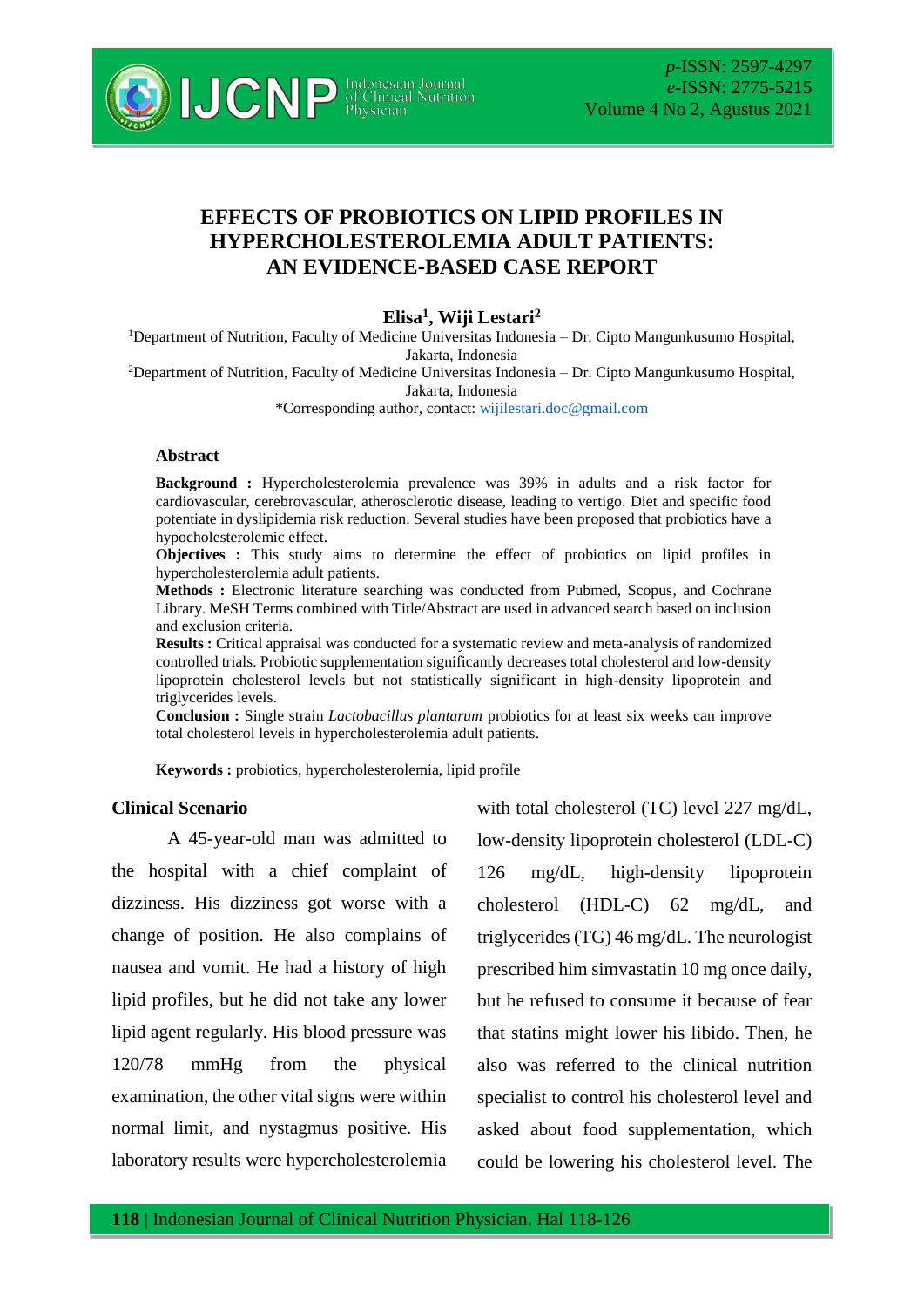

clinical nutrition specialist considered giving him probiotics supplementation to improve his lipid profiles.

### **Introduction**

In 2008, World Health Organization (WHO) reported elevated blood cholesterol level or hypercholesterolemia prevalence was 39% worldwide in adults 25 years old and older.<sup>1</sup> Causes of hypercholesterolemia are primary and secondary. The primary causes are a familial or genetic mutation of the LDL receptor gene, defective apolipoprotein B, polygenic hypercholesterolemia, and proprotein convertase subtilisin/ kexin type 9 gene gainof-function mutation. The secondary causes are medical conditions such as diabetes mellitus, hypothyroidism, cholestasis, and nephrotic syndrome. Excessive dietary intake of cholesterol, smoking, and medications such as thiazide diuretics and cyclosporine are linked to increased hypercholesterolemia.<sup>2</sup>

Hypercholesterolemia is a risk factor for cardiovascular, cerebrovascular, atherosclerotic disease,<sup>3</sup> including vestibulocochlear vessels that may lead to vertigo. It is a treatable cause of vestibular vertigo.<sup>4</sup> Diet has a crucial role in control non-communicable diseases. Specific food has a potential reduction in the risk of dyslipidemia.<sup>5</sup> Intestinal microbiota is

responsible for many biochemical reactions and regulates metabolic status. Hypercholesterolemia persons have lower bacterial diversity in the intestinal compared with controls. Dysbiosis can directly emerge and result in non-communicable disease, which presents with dyslipidemia. Several studies had been investigated the hypocholesterolemic effects of probiotics, and have different results.<sup>6</sup> Therefore, we conduct evidence-based literature searching if probiotics have positive results in improving lipid profile in hypercholesterolemia adult patients or not.

#### **Clinical Question**

hypercholesterolemia

The clinical question of this evidence-based case report is: Can probiotics help improve lipid profile in hypercholesterolemia patients? Population (P): Adult patient with

Intervention (I): Probiotic supplementation Comparison (C): No intervention or placebo Outcome (O): Lipid profile level

#### **Methods**

#### **Search Strategy**

Literature searching used advanced search from Pubmed, Scopus, and Cochrane Library on June 1st, 2021. Keywords used in Medical Subject Headings (MeSH) Terms and Title/Abstract are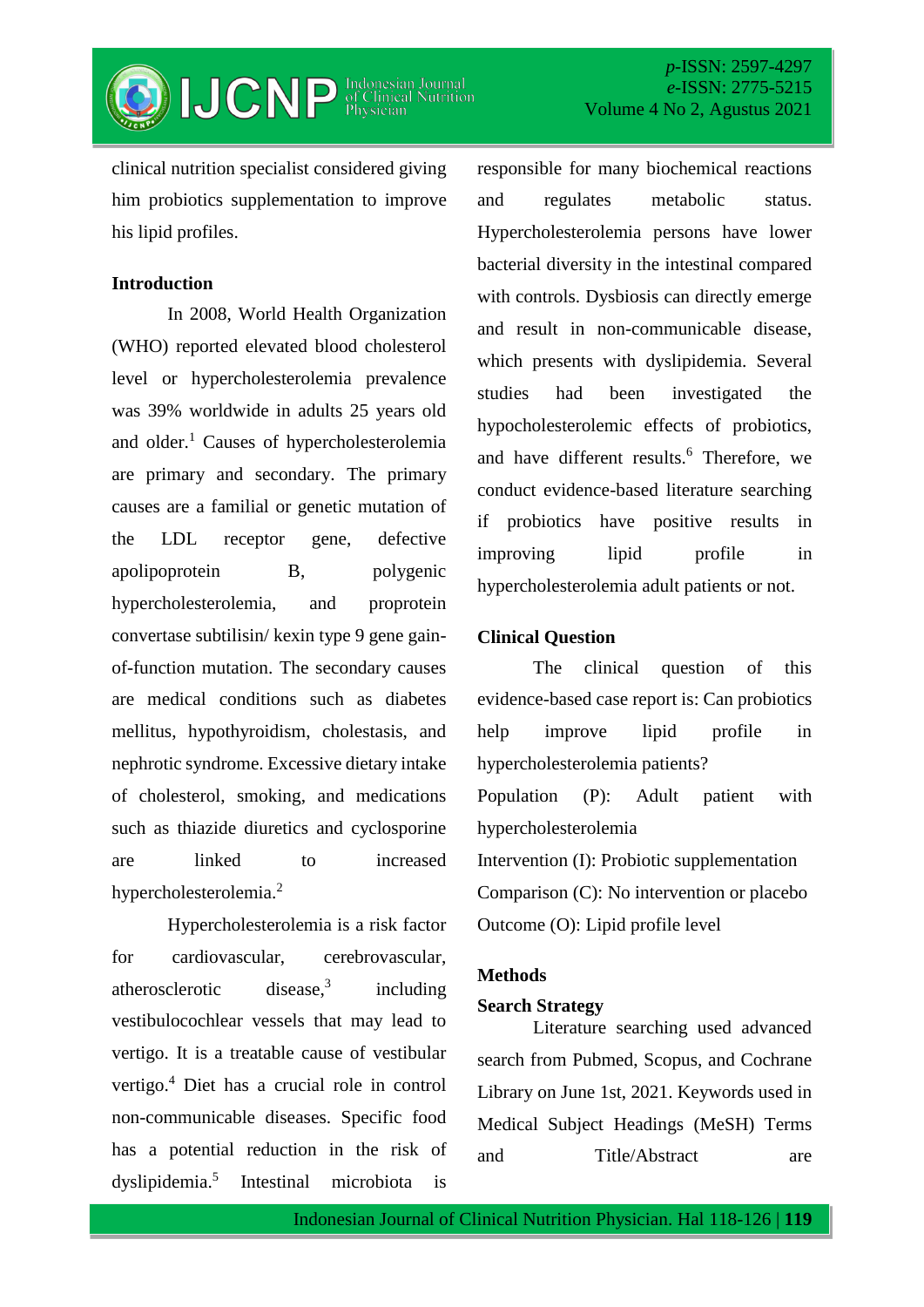

*p*-ISSN: 2597-4297 *e*-ISSN: 2775-5215 Volume 4 No 2, Agustus 2021

"hypercholesterolemia", hypercholesterol\*", "probiotic", "probiotics", and "lipid profil\*". We used the asterisk  $(*)$  to broaden search by finding words start with the same letters. The results were screened for duplication using the EndNote application. After duplication filtered, literature was matched for title and abstract which suitable with PICO. Literature in full text and appropriate with PICO will be appraised after met the eligibility criteria.

# **Eligibility Criteria**

Article selection was made based on inclusion and exclusion criteria which in line with the clinical question. The inclusion criteria were: 1) adult patients with hypercholesterolemia; 2) patients who receive probiotic supplementation intervention; 3) study design in the systematic review, meta-analysis, or randomized controlled trial; 4) lipid profile level as the outcome; 5) publication within the last five years. The exclusion criteria were: 1) not available in full text; 2) studies not in human; 3) not in the English language.

## **Results**

There were 151 articles found in Pubmed, five articles in Cochrane Library, and 69 articles in Scopus (Table 1). After removing duplication and was screened based on inclusion and exclusion criteria, there were six articles. One article was

limited access, and one article was included in the systematic review. After double filtering, two articles were excluded because they had no specified hypercholesterolemia adult, and one article had no suitable comparison with a clinical question. Hence, the study included for appraisal was one article (Figure 1). The article had same study characteristics (Table 2) and relevance with our clinical question (Table 3), level of evidence 1 and was a systematic review and meta-analysis of randomized controlled trials (Table 4).

# **Critical Appraisal**

Critical appraisal was done by using the method for systematic review (Table 5) for finding, appraisal, include, total up, and heterogeneity of PICO (FAITH) from the Center of Evidence-Based Medicine (CEBM).

### **Discussion**

Several studies have been proposed that probiotics have a hypocholesterolemic effect by binding cholesterol in the small intestine. Probiotics microorganisms can break down bile salt by synthesizing bile salt hydrolase (BSH) enzyme.<sup>7</sup> Lactic acid bacteria (LAB) such as *Lactobacilli* and *Bifidobacteria* have BSH activity.<sup>8</sup> The enzyme deconjugates bile salt in the enterohepatic circulation by hydrolyzing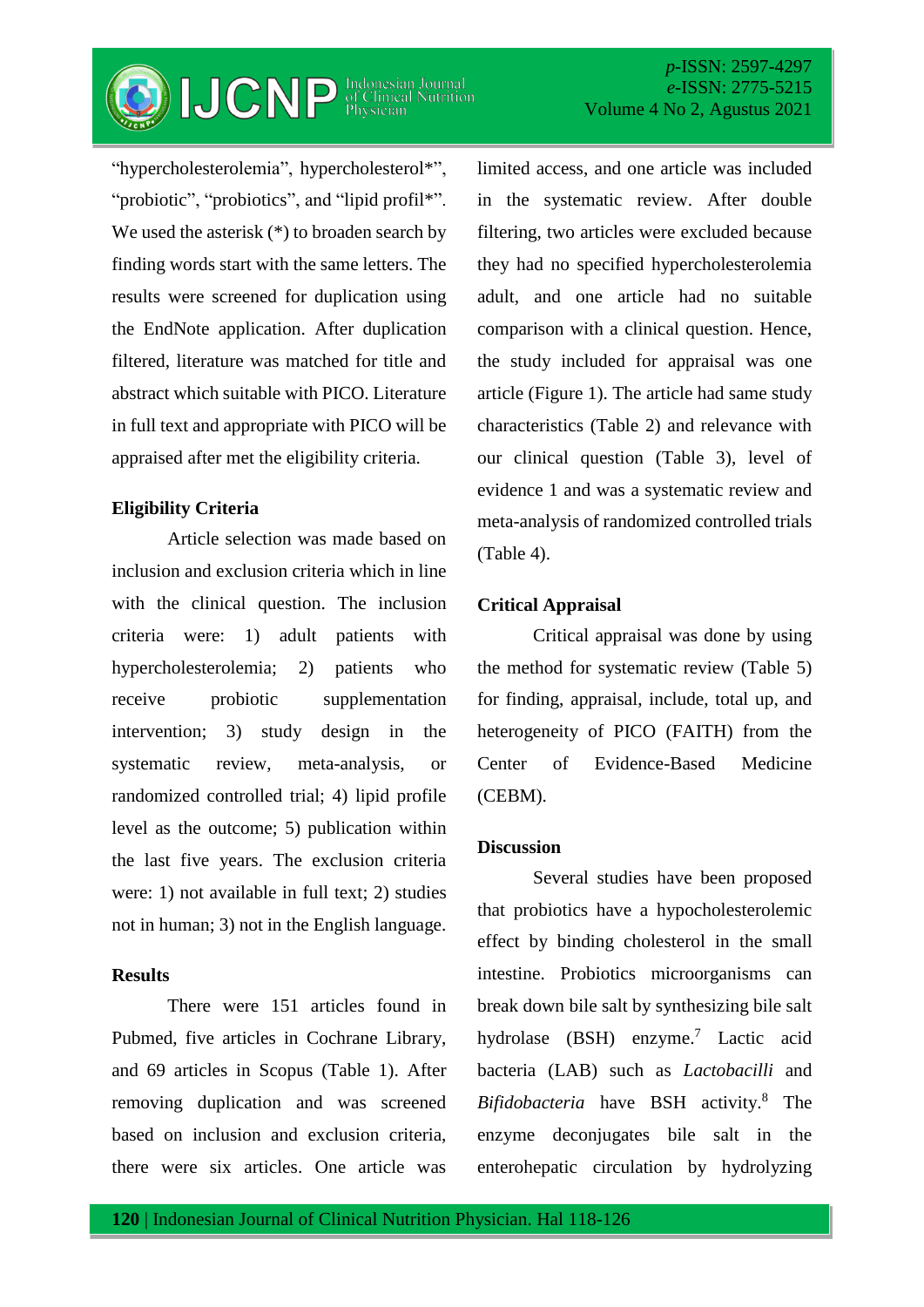

conjugated glycodeoxycholic acid and taurodeoxycholic acid to free taurine, glycine, and free cholic acid. Free taurine and glycine will be re-entered to the liver, and free cholic acid will be excreted into feces.<sup>7</sup> Deconjugated bile salt is less soluble and less reabsorbed in the intestine so that it will be more free bile acids excretion in feces and less soluble and absorption lipid in the gut. Cholesterol is the precursor of bile acids. It will be converted to bile acid to replace its loss during excretion, leading to reduced serum cholesterol level. 8

In the meta-analysis conducted by Mo R, et al.<sup>9</sup> included 19 randomized controlled trials of hypercholesterolemia patient with baseline total cholesterol level > 200 mg/dL or 5.18 mmol/L, who did not receive any cholesterol-lowering agents. The probiotics effects on lipid profiles had different outcome in TC, LDL-C, HDL-C, and TG level. Total cholesterol level changes  $-0.25$  mmol/L (95% CI:  $-0.39 - -0.12$ ; p = 0.0002) with heterogeneity  $(I^2 = 85\%, p <$ 0.01), LDL-C level changes -0.17 mmol/L (95% CI:  $-0.25 - 0.09$ ;  $p < 0.0001$ ) with heterogeneity  $(I^2 = 67\%$ ,  $p < 0.01$ ), HDL-C level changes -0.02 mmol/L (95% CI: -0.05 – 0.02;  $p = 0.37$ ) with heterogeneity ( $I^2 = 80\%$ , p < 0.01), and TG level changes 0.01 mmol/L (95% CI:  $-0.02 - 0.05$ ; p = 0.51) without heterogeneity  $(I^2 = 0\%, p = 0.71)$ . The

conversion factors are 1 mg/dL =  $0.0259$ mmol/L for TC, LDL-C and HDL-C, and 1  $mg/dL = 0.0113$  mmol/L for TG. From these data results mean that probiotic supplementation can significantly decreased TC and LDL-C level, but not statistically significant in HDL-C and TG level.

Subgroup analysis showed that probiotics had more significant effects on reduced TC and LDL-C levels in mild hypercholesterolemia subjects (TC 5.18– 6.22 mmol/L) than in moderate hypercholesterolemia (TC > 6.22 mmol/L), younger than 50 years old, intervention duration for six weeks or more. Single strain probiotics had a more significant reduction in TC level than multi-strain but had the opposite result in reducing LDL-C. In lowering TC and LDL-C levels, the *Lactobacillus plantarum* strain had a significant effect. The use of fermented milk products had reduced LDL-C level more significant, but there was no difference between probiotic forms in reducing TC. The *Lactobacillus plantarum* dose used in the original trials were  $2 \times 10^9$  CFU/capsule (twice daily),  $1.2 \times 10^9$  CFU daily,  $1.28-3.01$ x  $10^9$  CFU daily, and 5 x  $10^7$  CFU/mL (400 mL daily in a rose-hip drink).<sup>9</sup>

Probiotics in the small intestine can adsorb cholesterol to lower free cholesterol levels to absorb in the intestine. $8,9$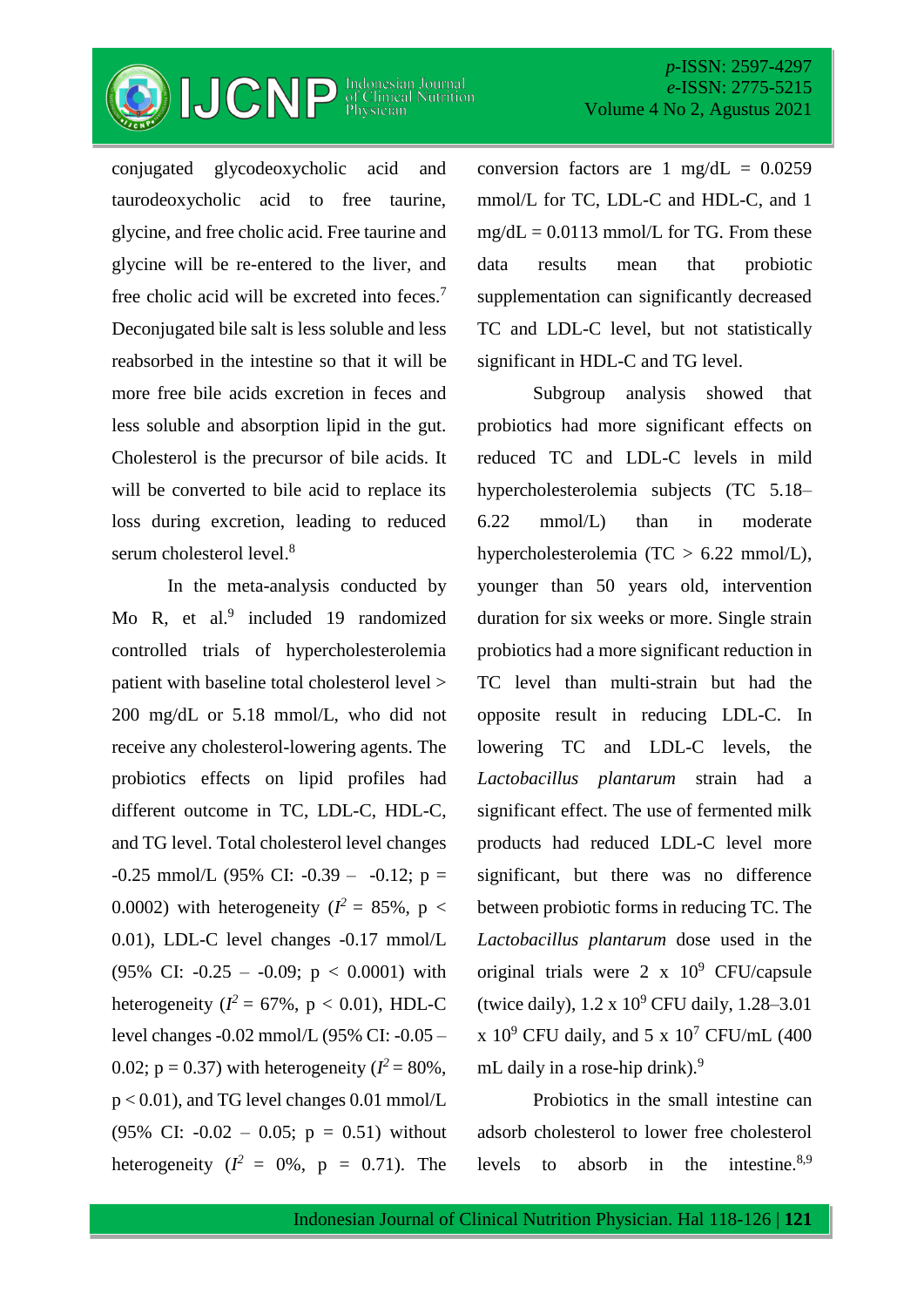

*Lactobacillus* strain may produce cholesterol reductase in catalyzing the conversion of cholesterol to coprostanol in the intracellular and extracellular,  $10$  ferulic acid which inhibits 3-hydroxy-3-methylglutaryl coenzyme A (HMG-CoA) reductase enzyme which has a role in endogenous cholesterol synthesis. <sup>11</sup> Higher short-chain fatty acids (SCFA) levels produced by probiotics could lower cholesterol levels by blocking hepatic cholesterol synthesis.<sup>8</sup>

This study's limitations include studies with significant heterogeneity and could not conclude the reason for this heterogeneity; selection bias may occur because excluded studies with insufficient information; and restricted English language may cause publication bias. In addition, the strength of this study is specified in the hypercholesterolemia adult population and conducted subgroup analyses.<sup>9</sup> We suggest that larger randomized controlled trials with many homogenous samples and studies focused on how much defined strain probiotics dose to make sure the effects of the probiotics on lipid profile.

### **Conclusion**

In this case, a 45-year-old hypercholesterolemia man can be supplemented with single-strain *Lactobacillus plantarum* probiotics for at least six weeks to improve total cholesterol levels. Hence, improving hypercholesterolemia outcomes can be combined with cholesterol-lowering drugs, lifestyle modification, a low cholesterol diet, and *Lactobacillus plantarum* probiotics supplementation in adequate amounts.

### **Competing Interest**

Authors declared no conflict of interest in this study.

# **List of Abbreviations**

| <b>BSH</b>     | : bile salt hydrolase          |  |  |  |  |  |
|----------------|--------------------------------|--|--|--|--|--|
| C              | : comparison                   |  |  |  |  |  |
| <b>CEBM</b>    | : Center of Evidence-Based     |  |  |  |  |  |
|                | Medicine                       |  |  |  |  |  |
| <b>FAITH</b>   | : finding, appraisal, include, |  |  |  |  |  |
|                | total up, and heterogeneity    |  |  |  |  |  |
| HDL-C          | : high-density lipoprotein     |  |  |  |  |  |
|                | cholesterol                    |  |  |  |  |  |
| HMG-CoA        | : 3-hydroxy-3-methylglutaryl   |  |  |  |  |  |
|                | coenzyme A                     |  |  |  |  |  |
| I              | : intervention                 |  |  |  |  |  |
| LAB            | : lactic acid bacteria         |  |  |  |  |  |
| LCL-C          | : low-density<br>lipoprotein   |  |  |  |  |  |
|                | cholesterol                    |  |  |  |  |  |
| <b>MeSH</b>    | : Medical Subject Headings     |  |  |  |  |  |
| $\overline{O}$ | : outcome                      |  |  |  |  |  |
| P              | : population                   |  |  |  |  |  |
| <b>SCFA</b>    | : short-chain fatty acids      |  |  |  |  |  |
| TC             | : total cholesterol            |  |  |  |  |  |
| <b>TG</b>      | : triglycerides                |  |  |  |  |  |
| <b>WHO</b>     | : World Health Organization    |  |  |  |  |  |

### **References**

- 1. WHO. Raised total cholesterol  $(>=5.0)$ mmol/L) data by WHO region [cited 2021 June 15]. Available from: [https://apps.who.int/gho/data/view.main.25](https://apps.who.int/gho/data/view.main.2570?lang=en) [70?lang=en.](https://apps.who.int/gho/data/view.main.2570?lang=en)
- 2. Al-Zahrani J, Shubair MM, Al-Ghamdi S, Alrasheed AA, Alduraywish AA, Alreshidi FS, et al. The prevalence of hypercholesterolemia and associated risk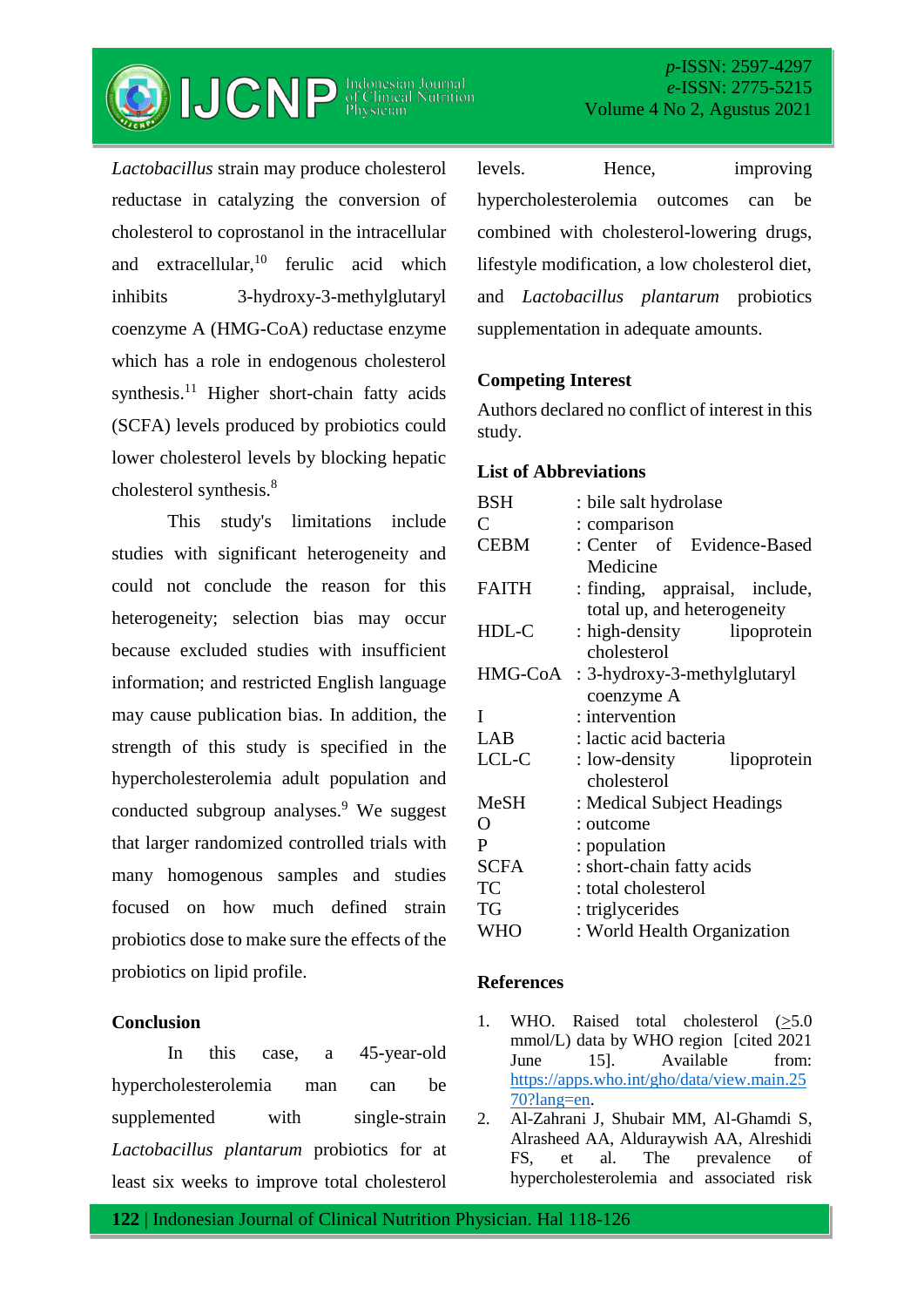

factors in Al-Kharj population, Saudi Arabia: a cross-sectional survey. BMC Cardiovasc Disord. 2021;21:22.

- 3. Durrington P. Dyslipidaemia. Lancet. 2003;362:717-31.
- 4. Ullah S, Jassal S. Serum lipid profile as an etiology of vertigo: A study. J Evid Based Med Healthc. 2015;2:5747-53.
- 5. Rosa Cde O, Dos Santos CA, Leite JI, Caldas AP, Bressan J. Impact of nutrients and food components on dyslipidemias: what is the evidence? Adv Nutr. 2015;6:703- 11.
- 6. Gadelha C, Bezerra AN. Effects of probiotics on the lipid profile: systematic review. J Vasc Bras. 2019;18:e20180124.
- 7. Anandharaj M, Sivasankari B, Parveen Rani R. Effects of Probiotics, Prebiotics and Synbiotics on Hypercholesterolemia: A Review. Chinese Journal of Biology. 2014;2014:1-7.

8. Kumar M, Nagpal R, Kumar R, Hemalatha R, Verma V, Kumar A, et al. Cholesterollowering probiotics as potential biotherapeutics for metabolic diseases. Exp

*p*-ISSN: 2597-4297 *e*-ISSN: 2775-5215

Volume 4 No 2, Agustus 2021

- Diabetes Res. 2012;2012:902917. 9. Mo R, Zhang X, Yang Y. Effect of probiotics on lipid profiles in hypercholesterolaemic adults: A metaanalysis of randomized controlled trials. Med Clin. 2019;152:473-81.
- 10. Lye HS, Rusul G, Liong MT. Removal of cholesterol by lactobacilli via incorporation and conversion to coprostanol. J Dairy Sci. 2010;93:1383-92.
- 11. Tomaro-Duchesneau C, Jones ML, Shah D, Jain P, Saha S, Prakash S. Cholesterol assimilation by Lactobacillus probiotic bacteria: an in vitro investigation. Biomed Res Int. 2014;2014:380316.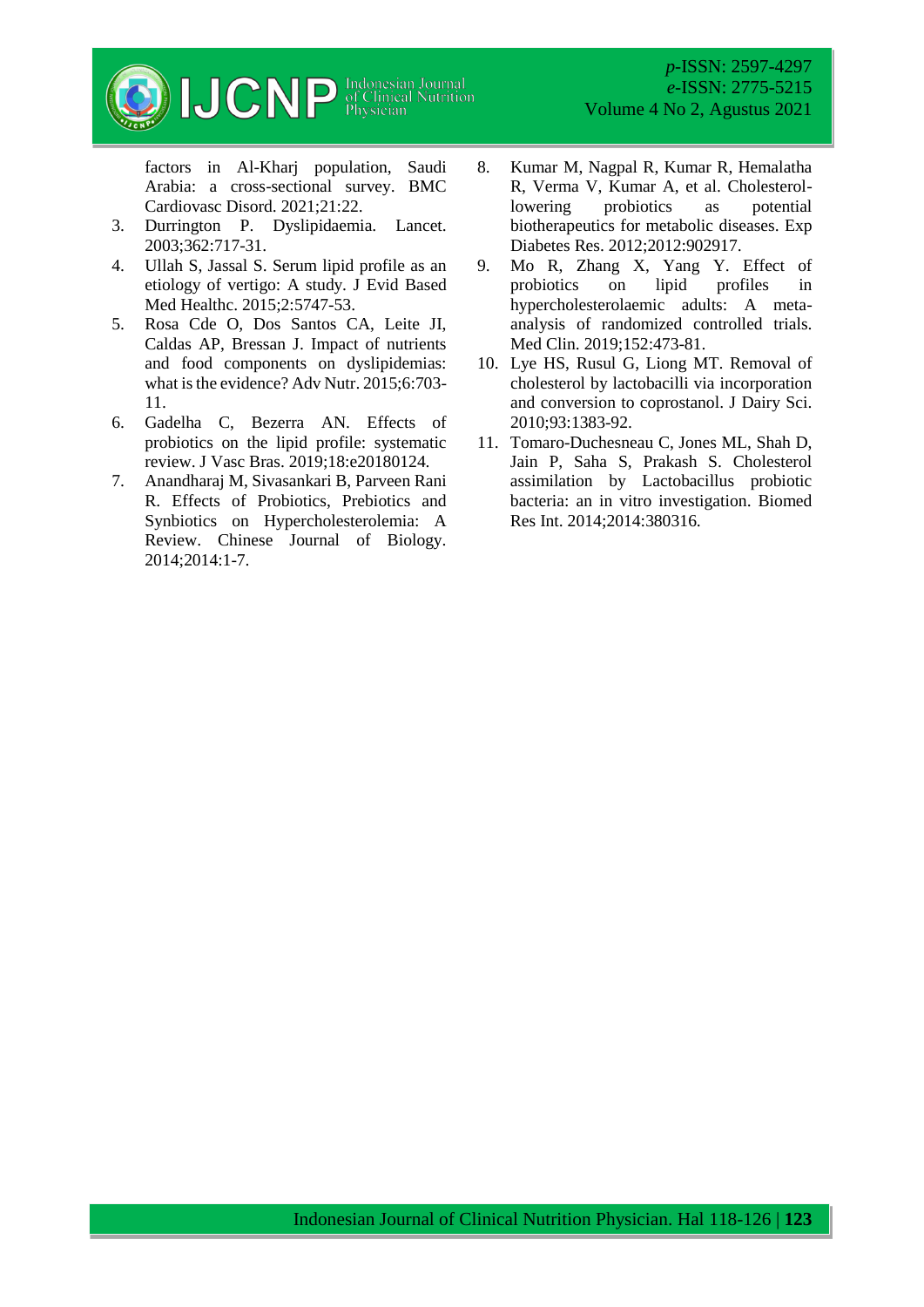

| <b>Database</b> | <b>Hits</b><br><b>Search Strategy</b>                                                                                                                  |    |  |  |  |  |  |  |
|-----------------|--------------------------------------------------------------------------------------------------------------------------------------------------------|----|--|--|--|--|--|--|
| <b>Pubmed</b>   | (((hypercholesterol*[Title/Abstract]) AND (probiotic[MeSH Terms])) OR<br>(probiotics[MeSH Terms])) AND (lipid profil*[Title/Abstract])                 |    |  |  |  |  |  |  |
| Cochrane        | MeSH descriptor: [Hypercholesterolemia] explode all trees,<br>#1                                                                                       |    |  |  |  |  |  |  |
| Library         | $N = 3503$<br>MeSH descriptor: [Probiotics] explode all trees, $N = 2134$<br>#2<br>lipid profil*, $N = 13209$<br>#3<br>#1 AND #2 AND #3, $N = 5$<br>#4 |    |  |  |  |  |  |  |
| <b>Scopus</b>   | TITLE-ABS-<br>TITLE-ABS-KEY (<br>hypercholesterol*<br><b>AND</b><br>$KEY$ (probiotic*) AND TITLE-ABS-KEY (lipid AND profil*))                          | 69 |  |  |  |  |  |  |

#### **Table 2. Study characteristics**

| <b>Characteristics</b> | Mo R, et al. $(2019)$                                                                                                                                                                                                                                                                                                                                                                                                                                                                                                                                                                                                                                                                    |  |  |  |  |  |  |
|------------------------|------------------------------------------------------------------------------------------------------------------------------------------------------------------------------------------------------------------------------------------------------------------------------------------------------------------------------------------------------------------------------------------------------------------------------------------------------------------------------------------------------------------------------------------------------------------------------------------------------------------------------------------------------------------------------------------|--|--|--|--|--|--|
| <b>Prediction</b>      | Probiotics have efficacy in lowering serum lipid concentrations                                                                                                                                                                                                                                                                                                                                                                                                                                                                                                                                                                                                                          |  |  |  |  |  |  |
| <b>Patient</b>         | Hypercholesterolemic adults                                                                                                                                                                                                                                                                                                                                                                                                                                                                                                                                                                                                                                                              |  |  |  |  |  |  |
| <b>Determinant</b>     | Intervention: probiotics supplementation                                                                                                                                                                                                                                                                                                                                                                                                                                                                                                                                                                                                                                                 |  |  |  |  |  |  |
|                        | Comparison: placebo or no intervention                                                                                                                                                                                                                                                                                                                                                                                                                                                                                                                                                                                                                                                   |  |  |  |  |  |  |
| <b>Study design</b>    | Meta-analysis of randomized controlled trials                                                                                                                                                                                                                                                                                                                                                                                                                                                                                                                                                                                                                                            |  |  |  |  |  |  |
| <b>Outcome</b>         | Probiotics supplementation significantly decreased TC level -0.25 mmol/L (95% CI:<br>$\bullet$<br>-0.39 – -0.12; p = 0.0002), heterogeneity ( $l^2$ = 85%, p < 0.01) and LDL-C level -0.17<br>mmol/L (95% CI: -0.25 – -0.09; $p < 0.0001$ ), heterogeneity ( $l^2 = 67$ %, $p < 0.01$ )<br>Probiotics supplementation decreased HDL-C level -0.02 mmol/L (95% CI: -0.05 –<br>$\bullet$<br>0.02; $p = 0.37$ ), heterogeneity ( $l^2 = 80\%$ , $p < 0.01$ ), but not statistically significant<br>Probiotics supplementation changes TG level 0.01 mmol/L (95% CI: $-0.02 - 0.05$ ; p<br>$\bullet$<br>$= 0.51$ ), homogeneity ( $l^2 = 0\%$ , p = 0.71), but not statistically significant |  |  |  |  |  |  |

#### Abbreviations:

HDL-C: high-density lipoprotein cholesterol; LDL-C: low-density lipoprotein cholesterol; TC: total cholesterol; TG: triglycerides

#### **Table 3. Relevance criteria**

|                                                                                   | .<br>latıon<br>m<br>. | determınan<br>-----<br>$-1.1$<br>m | $\sim$<br><b>NHL</b><br>тонне<br>мu |
|-----------------------------------------------------------------------------------|-----------------------|------------------------------------|-------------------------------------|
| $\Omega$<br>$\Omega$<br>Mo<br>к<br>$\mathbf{a}$<br>яι<br>$\mathbf{u}$<br>$\cdots$ |                       |                                    |                                     |

# **Table 4. Validity criteria**

| Articles                               | も<br>questi<br>Clear | study<br>selection<br>Good | ppropriate | Sufficient<br>validity | Similarit<br>results | important<br>Clinicall | pplicability | Recommendation | Level of<br>Evidence |
|----------------------------------------|----------------------|----------------------------|------------|------------------------|----------------------|------------------------|--------------|----------------|----------------------|
| Mo R. et<br>al. <sup>9</sup><br>(2019) |                      |                            |            |                        |                      |                        |              |                | la-                  |

Note:

1a -: Systematic Review with heterogeneity

**124** | Indonesian Journal of Clinical Nutrition Physician. Hal 118-126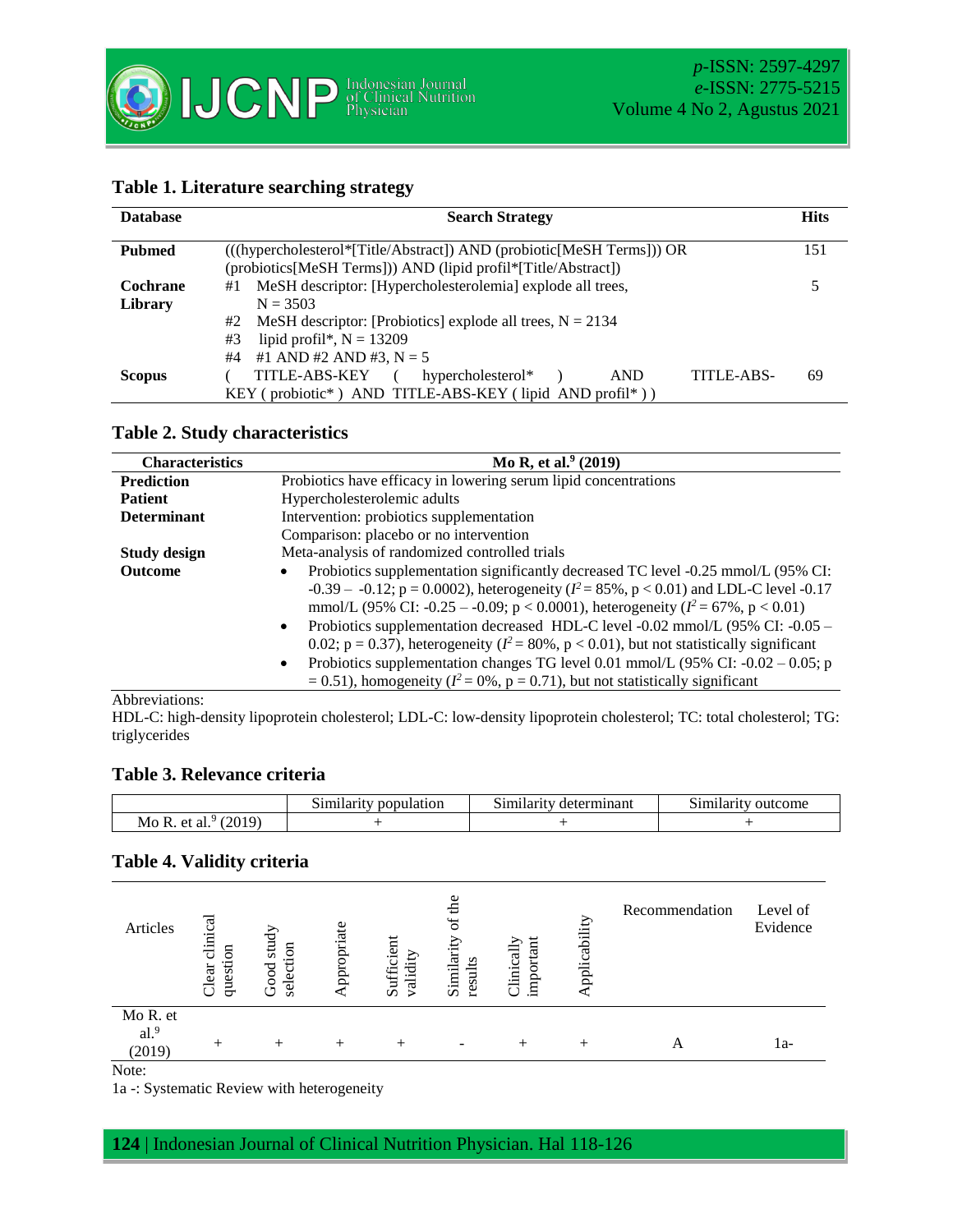

# **Table 5. Critical appraisal of systematic review**

|                   | <b>Critical appraisal questions</b>                                             | Mo R, et al. <sup>9</sup> (2019)                                                                                  |
|-------------------|---------------------------------------------------------------------------------|-------------------------------------------------------------------------------------------------------------------|
| Question          | What question (PICO) did the systematic review address?                         | P: Hypercholesterolemic adults<br>I: Probiotics supplementation<br>C: Placebo or no treatment<br>O: Lipid profile |
| Finding           | Is it unlikely that important, relevant studies were missed?                    | Yes                                                                                                               |
| Appraisal         | Were the criteria used to select articles for inclusion<br>appropriate?         | Yes                                                                                                               |
| Include           | Were the included studies sufficiently valid for the type of<br>question asked? | Yes                                                                                                               |
| Total up          | Were the results similar from study to study?                                   | N <sub>o</sub>                                                                                                    |
| Heterogen<br>eity | What were the results?                                                          | Yes                                                                                                               |